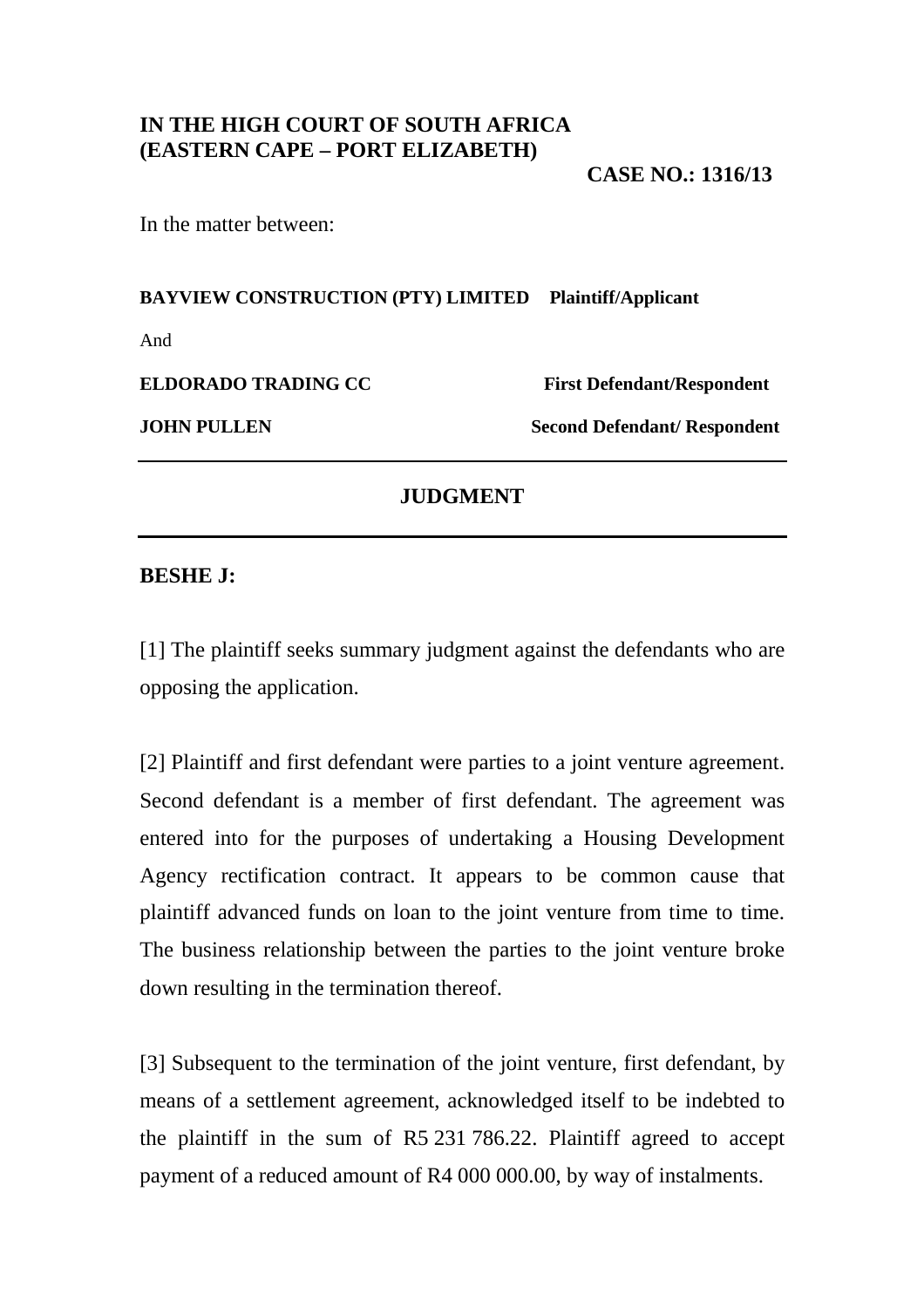[4] In terms of Settlement Agreement, in the event of the first defendant failing to make payment of any instalment on the due date, the full amount of R5 231 786.22, with interest thereon, less any amounts which may have been paid, would immediately become due and payable.

[5] The second defendant bound himself as surety and co-principal debtor jointly and severally with the first defendant in favour of the plaintiff for the repayment of any sum of money which the first defendant may owe to the plaintiff in terms of the Settlement Agreement.

[6] Certain instalments were paid by the first defendant before April 2013. However from the 1 April 2013 no payments were made.

[7] In May 2013 plaintiff instituted action against the defendants for payment of the sum of R4 631 781.22, interest and costs.

[8] Plaintiff contends that defendants do not have a *bona fide* defence to the claim and that the entering of an appearance to defend was made solely for the purpose of delay.

[9] In opposing the application for summary judgment, defendants contended that they have a counter claim against the plaintiff, that is in excess of R5 976 000.00, for damages incurred in relation to the conduct of the tender that was awarded to the joint venture in respect of the Housing Development Agency rectification contract.

[10] Subsequent to the filing of the opposing affidavit, defendants sought leave to introduce a supplementary affidavit. At this stage the defendants did not have legal representation and were represented by the second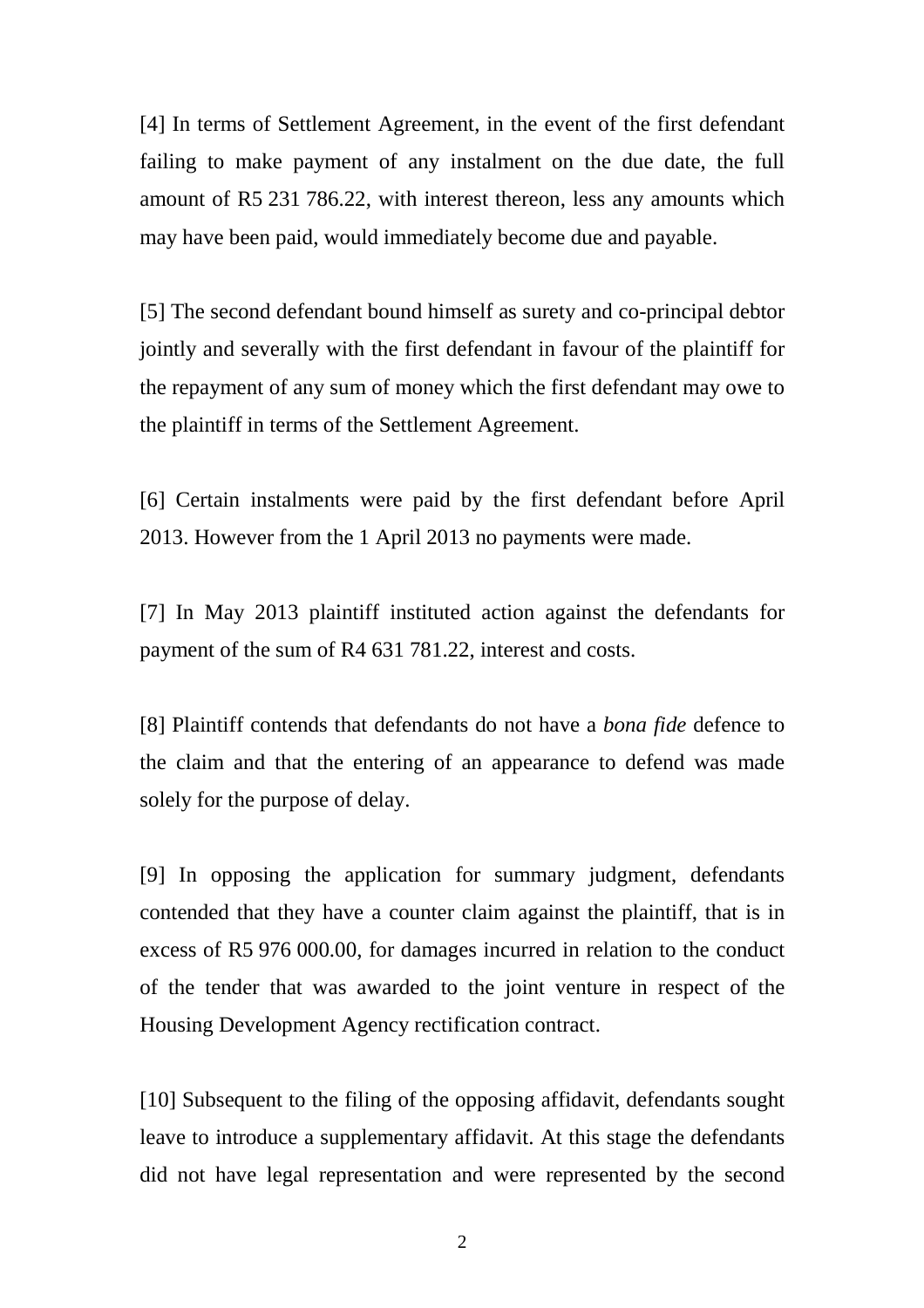defendant. The reason, as I understand it, for seeking to introduce a further affidavit is that they parted ways with two different firms of attorneys who represented them prior to deposing to the affidavit sought to be introduced. Both withdrew as result of disagreements with the defendants. The supplementary affidavit is intended to clarify defendants' defence and challenge the validity of the settlement agreement.

[11] The application to introduce a further affidavit is opposed by the plaintiff on the basis that it does not disclose a *bona fide* defence. In *Juntgen t/a Paul Juntgen Real Estate v Nottbusch 1989 (4) SA 490* it was stated that a court has a discretion to grant that relief which is necessary to make a party make a full representation of its true case. In *casu*, it would seem that the defendants, as they allege, had misgivings about the manner in which their case was conducted by their previous attorney(s). In my view, an injustice would be caused if the defendants are not allowed to introduce a further affidavit. I will therefore exercise my discretion by having regard to the supplementary affidavit filed by the defendants in determining the application for summary judgment.

[12] It is trite that in order to be successful in opposing an application for summary judgment, the respondent must depose to facts that, if accepted as the truth, would constitute a defence to the applicant's claim. It is also trite that the respondent must fully disclose the nature and grounds of his defence and the material facts upon which it is based. See *Maharaj v Barclays National Bank Ltd 1976 (1) SA 418 (A)*.

[13] Defendants' defence as I understand it, is essentially that, the amount due and payable to the plaintiff is disputed. The settlement agreement was entered into on the advice of the attorney who represented the defendants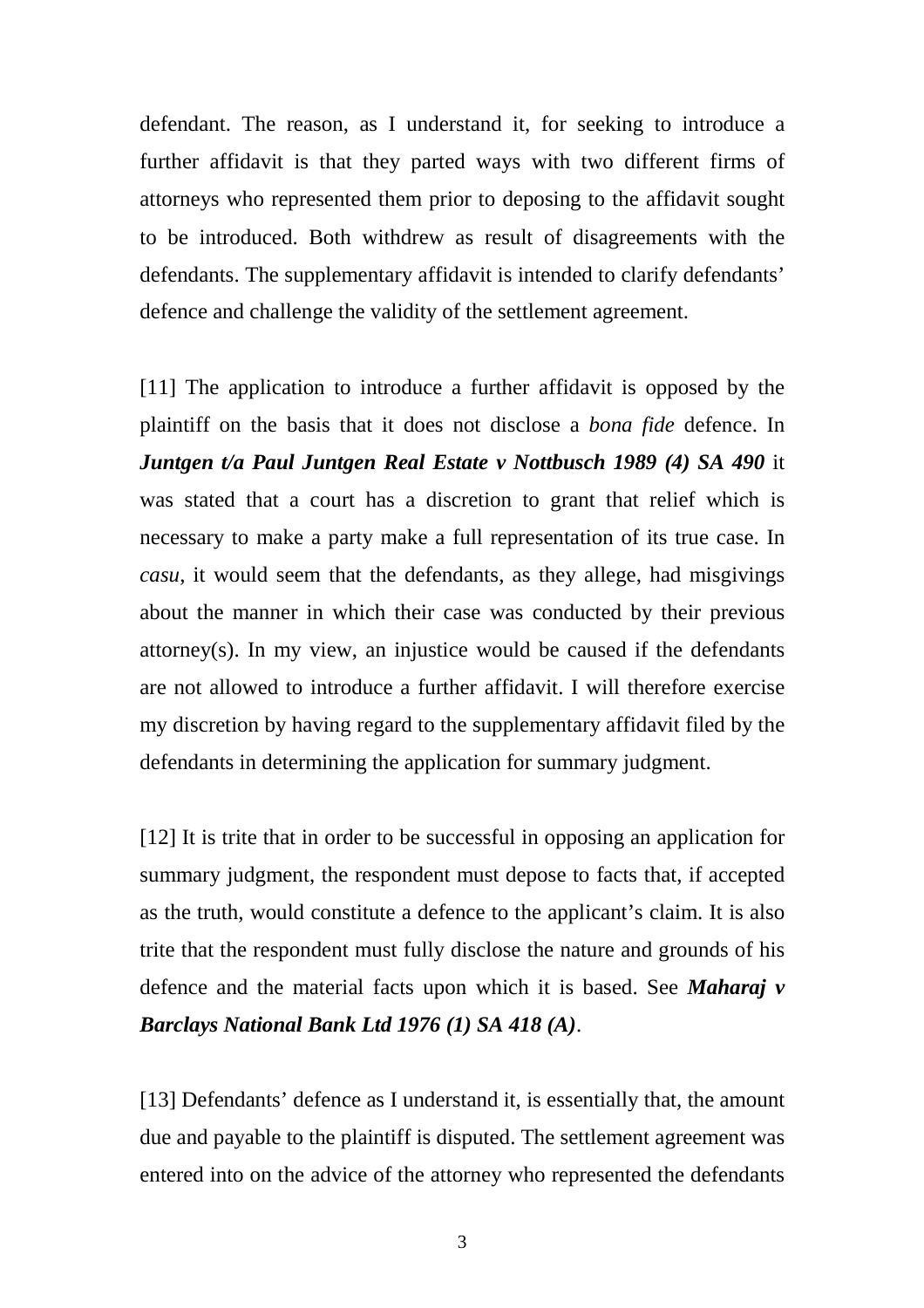at the time despite the fact that they expressed misgivings about signing the agreement, given that second defendant did not believe they owed the plaintiff the amount claimed. The agreement was signed after he had been shown plaintiff's audited statement and was under the mistaken belief that amounts set therein were due and owing.

[14] Relying of *Gollach and Gomperts (1967) (Pty) Ltd v Universal Mills and Produce Co (Pty) Ltd 1978 (1) SA 914 A*, *Mr Nepgen***,** who is acting on behalf of the plaintiff, argued that the settlement agreement, being a compromise between the parties has the effect of *res judicata*. That is not open to the defendants to proceed on the original cause of action. The settlement agreement being "in full and final settlement of all claims between the parties arising from the joint venture and the Sowetoon-Sea contract" (paragraph 5 of the Settlement Agreement).

[15] In *Gollach and Gomperts supra*, the grounds for seeking the cancellation of a settlement agreement were more or less the same as those raised by the defendants in this matter. At page 922 *Miller JA* had this to say "A *transactio*, whether extra-judicial or embodied in an order of court, has the effect or *res judicata*. It is obvious that, like any other contract (and like any other court) a *transactio* may be set aside on the ground that it was fraudulently obtained. There is authority to the effect that it may also be set aside on the ground of mistake, where the error is *justus*".

[16] *Mr Nepgen* submitted that defendants' allegations regarding the manner on which the mistake about the amount owing to the plaintiff is said to have arisen is too vague and sketchy. In the affidavit deposed to by the second defendant, he gives a detailed account why he believes that the amount in respect of which defendants acknowledged their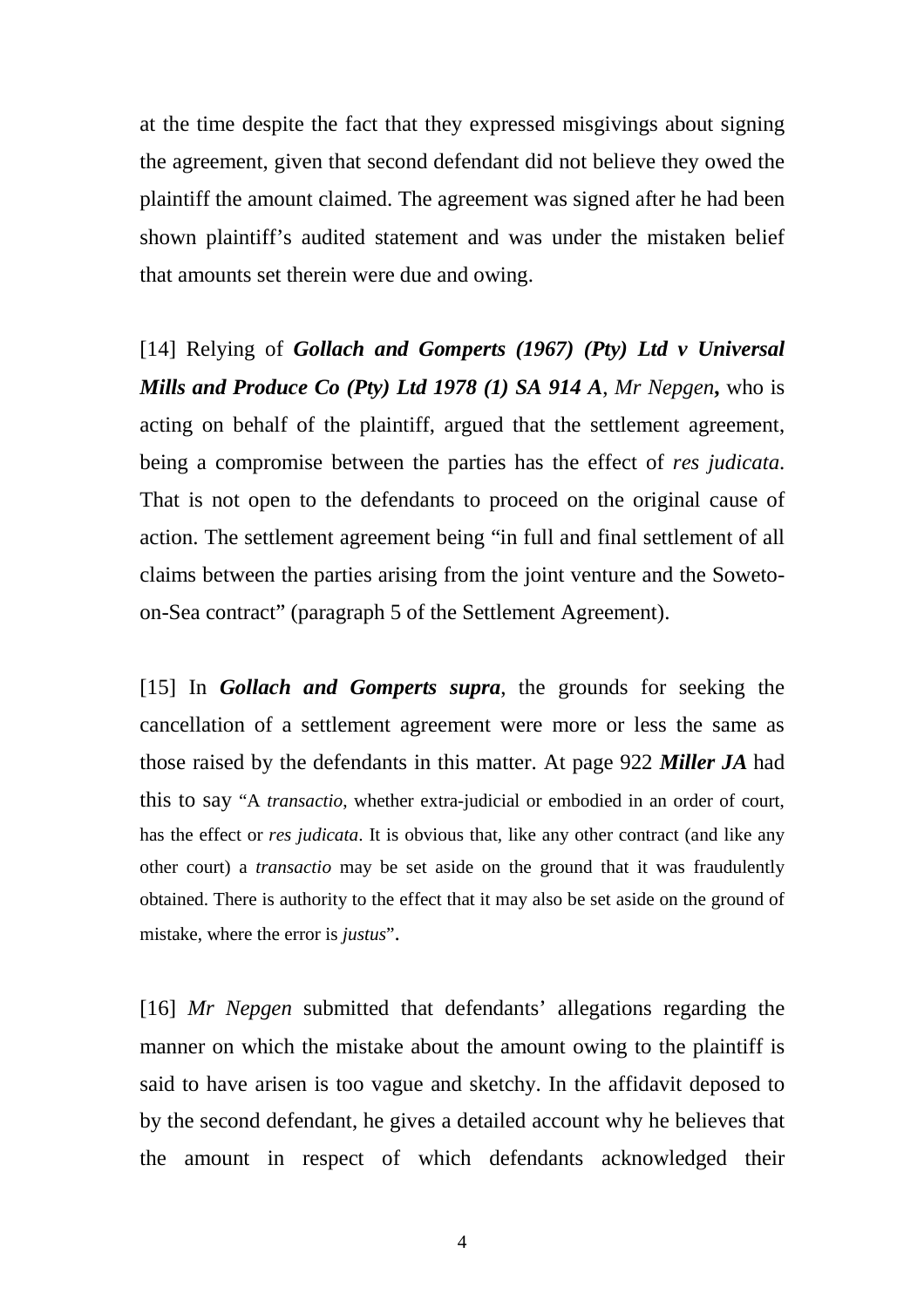indebtedness is incorrect and the reasons that gave rise to the mistake on his part. These in my view cannot be characterised to be vague and sketchy. The facts disclosed by the defendants to support the contention that the acknowledgement of debt was based on mistake on his part are, *inter alia*, that:

He had misgivings about signing the settlement agreement because he did not believe the amount claimed was owed to the plaintiff;

The effect of the joint venture was that the plaintiff would have been entitled to half the profit in respect of each house, being R7 000.00 and not R14 000.00 as claimed by the plaintiff. The other half being due to the first defendant;

The audited statement was based on figures that were furnished by the plaintiff only;

First defendant paid in excess of R7.5 million to the plaintiff. When the value of the houses had they been completed would only have been R4.32 million;

That therefore defendants' indebtedness was overstated.

In my view the defendants have succeeded in showing that they have a defence that is *bona fide* and good in law.

## **[17] In the circumstances:**

 **The application for summary judgment is dismissed.**

**The defendants are granted leave to defend the plaintiff's action.** 

**Costs of the application for summary judgment are to be costs in the cause of the action.** 

## **N G BESHE JUDGE OF THE HIGH COURT**

**\_\_\_\_\_\_\_\_\_\_\_\_\_\_\_**